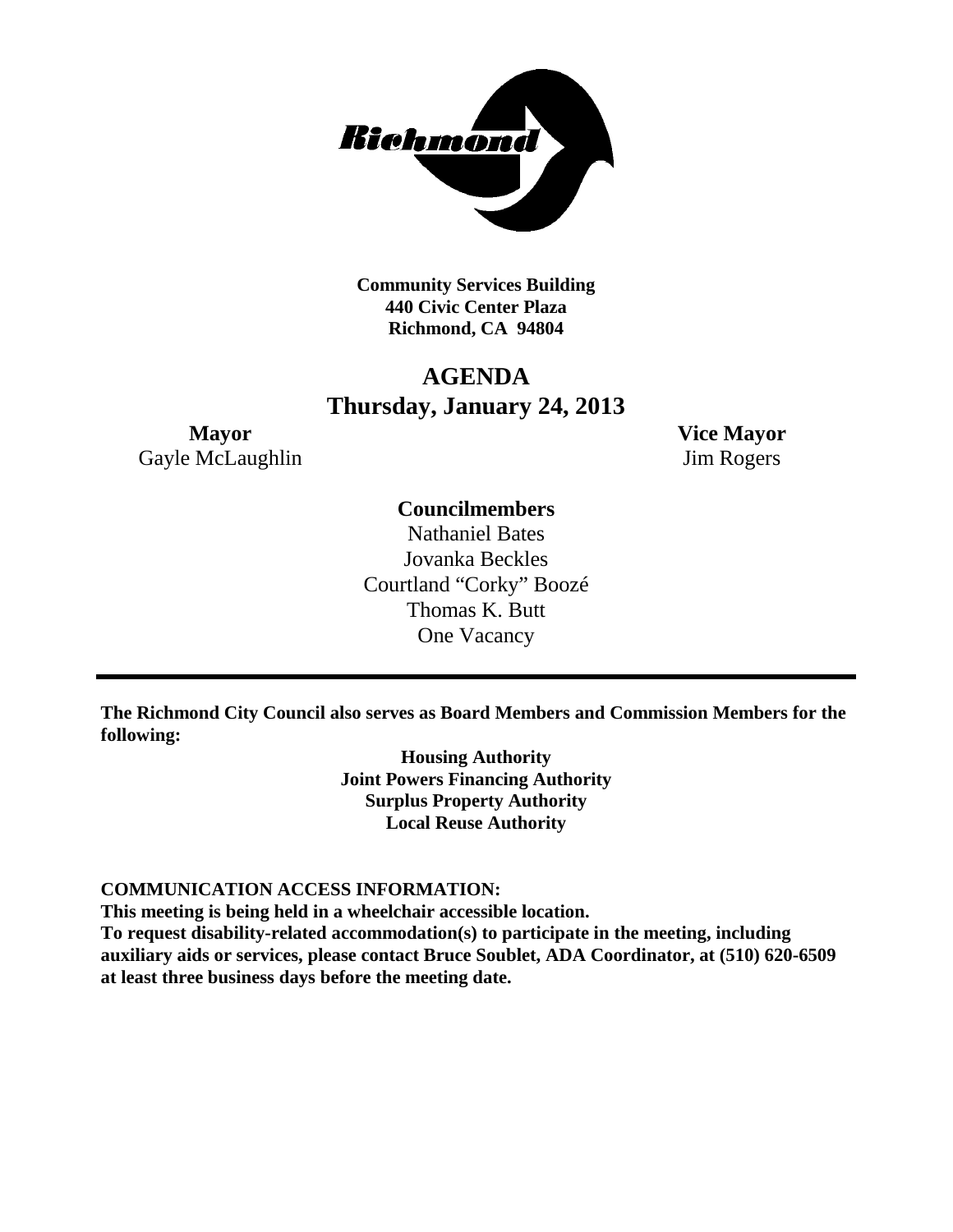# **MEETING PROCEDURES**

The City of Richmond encourages community participation at its City Council meetings and has established procedures that are intended to accommodate public input in a timely and time-sensitive way. As a courtesy to all members of the public who wish to participate in City Council meetings, please observe the following procedures:

**PUBLIC COMMENT ON AGENDA ITEMS:** Anyone who desires to address the City Council on items appearing on the agenda must complete and file a pink speaker's card with the City Clerk prior to the City Council's consideration of the item. Once the City Clerk has announced the item and discussion has commenced, no person shall be permitted to speak on the item other than those persons who have submitted their names to the City Clerk. Your name will be called when the item is announced for discussion. Each speaker will be allowed TWO (2) MINUTES to address the City Council on NON-PUBLIC HEARING items listed on the agenda.

Any law enforcement officer on duty or whose service is commanded by the presiding officer shall be Sergeant-at-Arms of the Council meetings. He/she, or they, shall carry out all orders and instructions given by the presiding officer for the purpose of maintaining order and decorum at the Council meetings (City Council Rules of Procedure and Order Section III F, RMC Section 2.12.030).